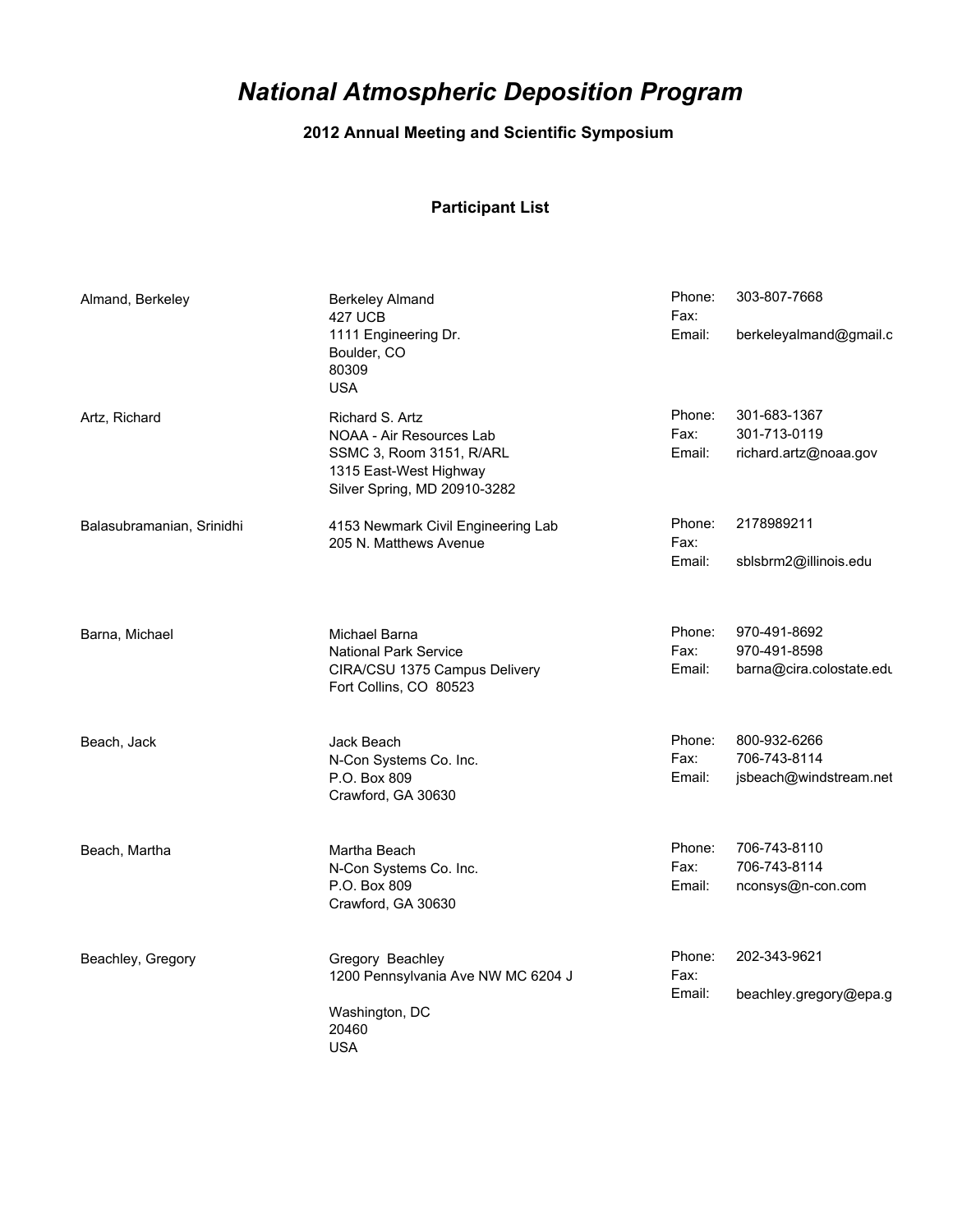| Belyazid, Salim     | Salim Belyazid<br>Österportsgatan 5C                                                   | Phone:<br>Fax:           | 0046761657639                          |
|---------------------|----------------------------------------------------------------------------------------|--------------------------|----------------------------------------|
|                     | Malmö, Skania<br>211 28<br>Sweden                                                      | Email:                   | salim@belyazid.com                     |
| Benedict, Katherine | Katherine Benedict<br>Colorado State University<br>1371 Campus Delivery                | Phone:<br>Fax:<br>Email: | 970-491-8412<br>kbeem@atmos.colostate. |
|                     | Fort Collins, CO 80523                                                                 |                          |                                        |
| Bergerhouse, Thomas | Thomas R. Bergerhouse<br>Illinois State Water Survey                                   | Phone:<br>Fax:           | 217-244-3712<br>217-244-3054           |
|                     | <b>NADP</b><br>2204 Griffith Drive<br>Champaign, IL 61820                              | Email:                   | bergerho@illinois.edu                  |
| Blett, Tamara       | <b>Tamara Blett</b>                                                                    | Phone:                   | 303-969-2011                           |
|                     | <b>National Park Service</b>                                                           | Fax:                     | 303-969-2822                           |
|                     | 12795 Alameda Parkway<br>Lakewood, CO 80225                                            | Email:                   | tamara_blett@nps.gov                   |
| Bowker, George      | George Bowker                                                                          | Phone:                   | 202-343-9645                           |
|                     | US EPA                                                                                 | Fax:                     | 202-343-2356                           |
|                     | 1200 Pennsylvania Ave, NW<br>MD-6204J<br>Washington, D.C.                              | Email:                   | bowker.george@epa.gov                  |
| Brunette, Bob       | <b>Bob Brunette</b>                                                                    | Phone:                   | 425-686-3560                           |
|                     | Frontier Global Sciences - HAL                                                         | Fax:                     | 425-686-3096                           |
|                     | 11720 North Creek Parkway N<br>Building 7, Suite 400<br>Bothell, WA 98011              | Email:                   | bobb@frontiergs.com                    |
| Buenning, Nikolaus  | Nikoalus Buenning<br>University of Southern California                                 | Phone:<br>Fax:           | 720-839-4225                           |
|                     | Department of Earth Sciences<br>Zumberge Hall of Sciences (ZHS)<br>3651 Trousdale Pkwy | Email:                   | buenning@usc.edu                       |
|                     | Los Angeles, CA 90089-0740                                                             |                          |                                        |
| Burns, Douglas      | Douglas Burns                                                                          | Phone:                   | 518-285-5662                           |
|                     | U.S. Geological Survey                                                                 | Fax:                     | 518-285-5601                           |
|                     | 425 Jordan Road<br>Troy, NY 12180-8349                                                 | Email:                   | daburns@usgs.gov                       |
| Butler, Thomas      | Thomas J. Butler                                                                       | Phone:                   | 607-255-3580                           |
|                     | <b>Cornell University</b>                                                              | Fax:                     | 607-255-0238                           |
|                     | Ecology & Systematics<br>211B Rice Hall<br>Ithaca, NY 14853                            | Email:                   | tjb2@cornell.edu                       |
| Cebe, Joe           | Joe Cebe                                                                               | Phone:                   | 715-478-4435                           |
|                     | Forest County Potawatomi Community/EPA                                                 | Fax:                     | 715-478-7225                           |
|                     | P.O. Box 340<br>Crandon, WI 54520                                                      | Email:                   | joe.cebe@fcpotawatomi-i                |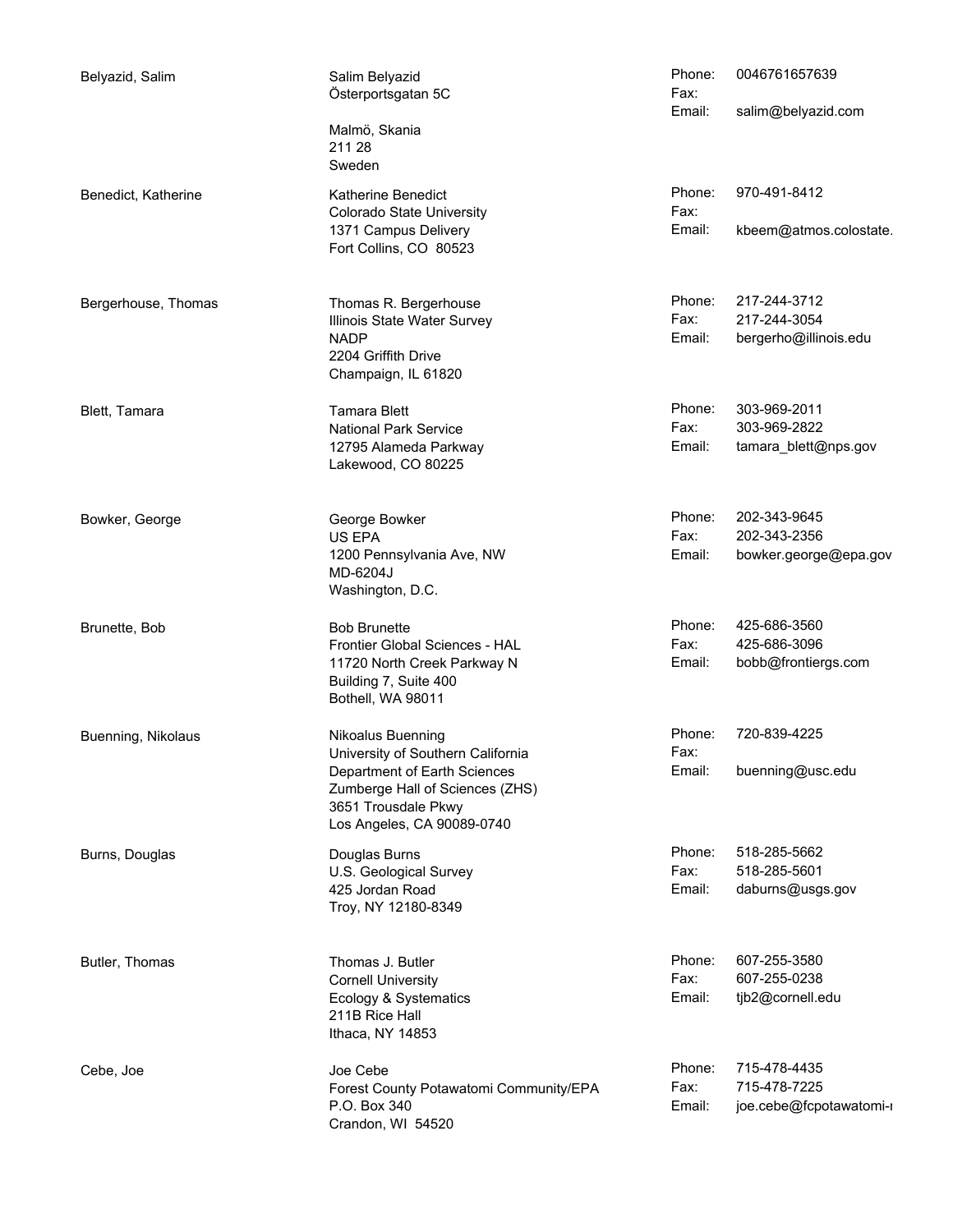| Claybrooke, Roger     | Roger Claybrooke<br>Illinois State Water Survey<br><b>NADP</b><br>2204 Griffith Drive<br>Champaign, IL 61820 | Phone:<br>Fax:<br>Email: | 217-244-2838<br>217-333-6540<br>rclay@illinois.edu |
|-----------------------|--------------------------------------------------------------------------------------------------------------|--------------------------|----------------------------------------------------|
| Cook, Elizabeth       |                                                                                                              | Phone:<br>Fax:<br>Email: | elizabeth.m.cook@asu.eo                            |
|                       |                                                                                                              |                          |                                                    |
| Datko-Williams, Laura | Laura Datko-Williams<br>6901 Lynn Townes Ct.                                                                 | Phone:<br>Fax:           | 8034175632                                         |
|                       | Raleigh, NC<br>27613<br><b>USA</b>                                                                           | Email:                   | datko-williams.laura@epa                           |
| Dennis, Robin         | Robin Dennis                                                                                                 | Phone:                   | 919-541-2870                                       |
|                       | EPA/ORD/NERL/AMD                                                                                             | Fax:                     | 919-541-1379                                       |
|                       | MD E243-02<br>109 T.W. Alexander Drive<br>Research Triangle Park, NC 27711                                   | Email:                   | dennis.robin@epamail.er                            |
| Dombek, Tracy         | <b>Tracy Dombek</b><br>Illinois State Water Survey                                                           | Phone:<br>Fax:           | 217-244-0869                                       |
|                       | 2204 Griffith Drive<br>Champaign, IL 61820                                                                   | Email:                   | dombek@illinois.edu                                |
| Dossett, Scotty       | Scotty R. Dossett                                                                                            | Phone:<br>Fax:           | 217-778-8980 (cell)                                |
|                       |                                                                                                              | Email:                   | sdossett1@yahoo.com                                |
| Driscoll, Charles     | <b>Charles Driscoll</b>                                                                                      | Phone:                   | 315-443-3434                                       |
|                       | <b>Syracuse University</b>                                                                                   | Fax:                     | 315-443-4936                                       |
|                       | Dept of Civil & Environmental Engineering<br>235 Link Hall<br>Syacuse, NY 13244                              | Email:                   | ctdrisco@syr.edu                                   |
| Eagan, Steve          | Steve Eagan<br>727 S. Wolfe Street                                                                           | Phone:<br>Fax:           | 410-259-6096                                       |
|                       | Baltimore, MD<br>21231                                                                                       | Email:                   | seagan@belfortinstrumer                            |
|                       | <b>USA</b>                                                                                                   |                          |                                                    |
| Elliott, Emily        | Emily M. Elliott                                                                                             | Phone:                   | 412-624-8882                                       |
|                       | University of Pittsburgh                                                                                     | Fax:                     | 412-624-3914                                       |
|                       | Dept of Geology & Planetry Science, 200 SRCC<br>4107 O'Hara St<br>Pittburgh, PA 15260                        | Email:                   | EElliott@pitt.edu                                  |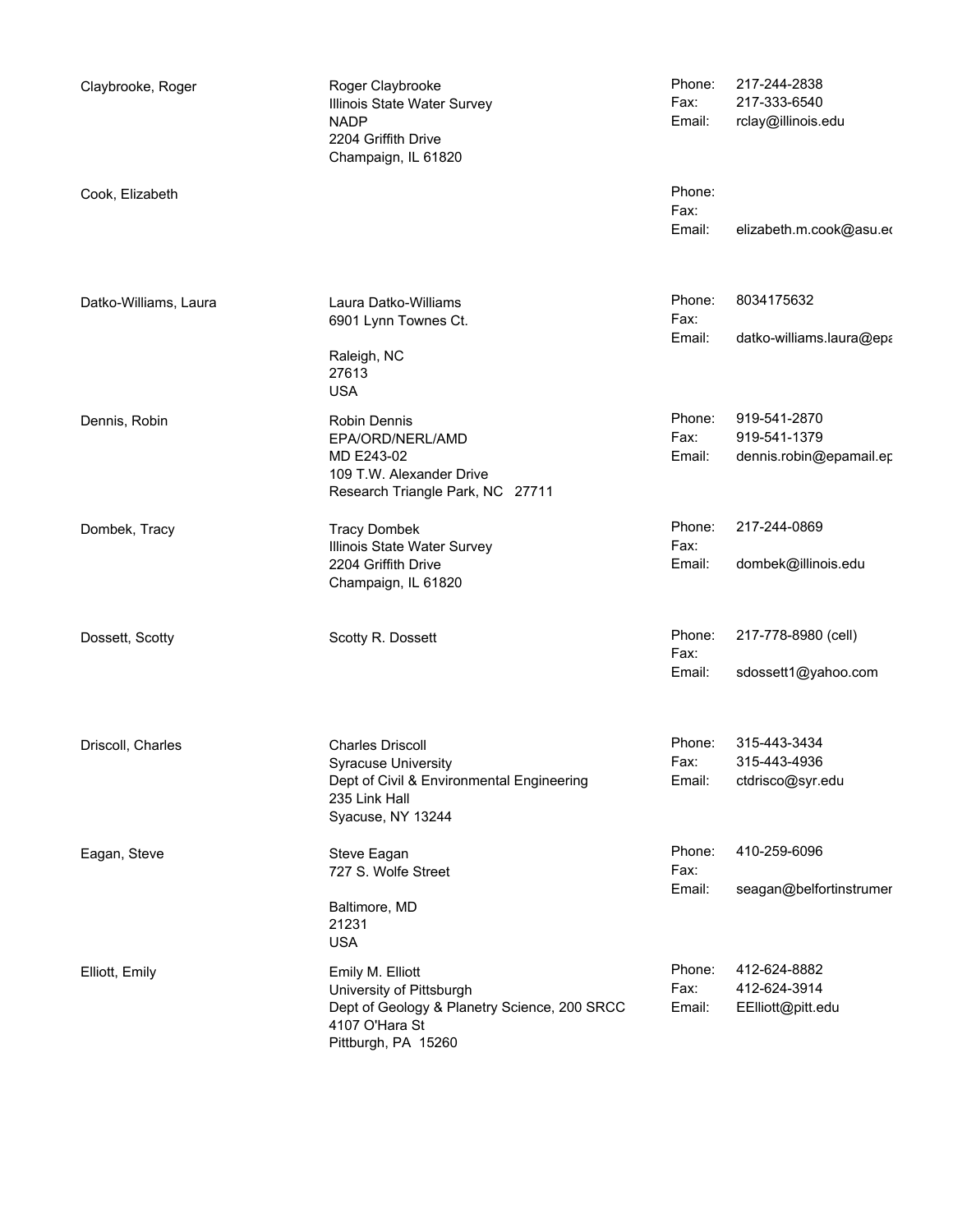| Fakhraei, Habibollah |                                                                                                                                                             | Phone:<br>Fax:<br>Email: | hfakhrae@syr.edu                                        |
|----------------------|-------------------------------------------------------------------------------------------------------------------------------------------------------------|--------------------------|---------------------------------------------------------|
| Felix, J. David      | J. David Felix<br>3854 Greensburg Pike<br>Pittsburgh, PA<br>15221                                                                                           | Phone:<br>Fax:<br>Email: | 7173853191<br>jdf47@pitt.edu                            |
| Felton, Dirk         | Dirk Felton<br>New York State Department of Environmental<br>Conservation<br>Bureau of Air Quality Surveillance<br>625 Broadway<br>Albany, NY 12233-3256    | Phone:<br>Fax:<br>Email: | 518-402-8502<br>518-402-8507<br>hdfelton@gw.dec.state.n |
| Flanagan, Colleen    | Colleen Flanagan<br><b>National Park Service</b><br>PO Box 25287<br>c/o NPS-ARD<br>Denver, CO 80225                                                         | Phone:<br>Fax:<br>Email: | 303-969-2806<br>303-969-6822<br>colleen_flanagan@nps.go |
| Funk, Clara          | Clara Funk<br>1200 Pennsylvania Ave, NW<br>Mail stop 6204J<br>Wahington, DC<br>20460                                                                        | Phone:<br>Fax:<br>Email: | 202-343-9622<br>funk.clara@epa.gov                      |
| Furiness, Cari       | <b>Cari Furiness</b><br><b>NC State University</b><br><b>College of Natural Resources</b><br>3136A Jordan Hall<br>Campus Box 8008<br>Raleigh, NC 27695-8008 | Phone:<br>Fax:<br>Email: | 919-515-4653<br>919 515-6193<br>cari_furiness@ncsu.edu  |
| Fuss, Colin          |                                                                                                                                                             | Phone:<br>Fax:<br>Email: | cfuss@syr.edu                                           |
| Gartman, Nina        | Nina Gartman<br>Illinois State Water Survey<br>Central Analytical Laboratory<br>2204 Griffith Drive<br>Champaign, IL 61820                                  | Phone:<br>Fax:<br>Email: | 217-244-0869<br>217-244-3054<br>ngartman@illinois.edu   |
| Gay, David           | David Gay<br>Illinois State Water Survey<br>2204 Griffith Drive<br>Champaign, IL 61820                                                                      | Phone:<br>Fax:<br>Email: | 217-244-0462<br>dgay@illinois.edu                       |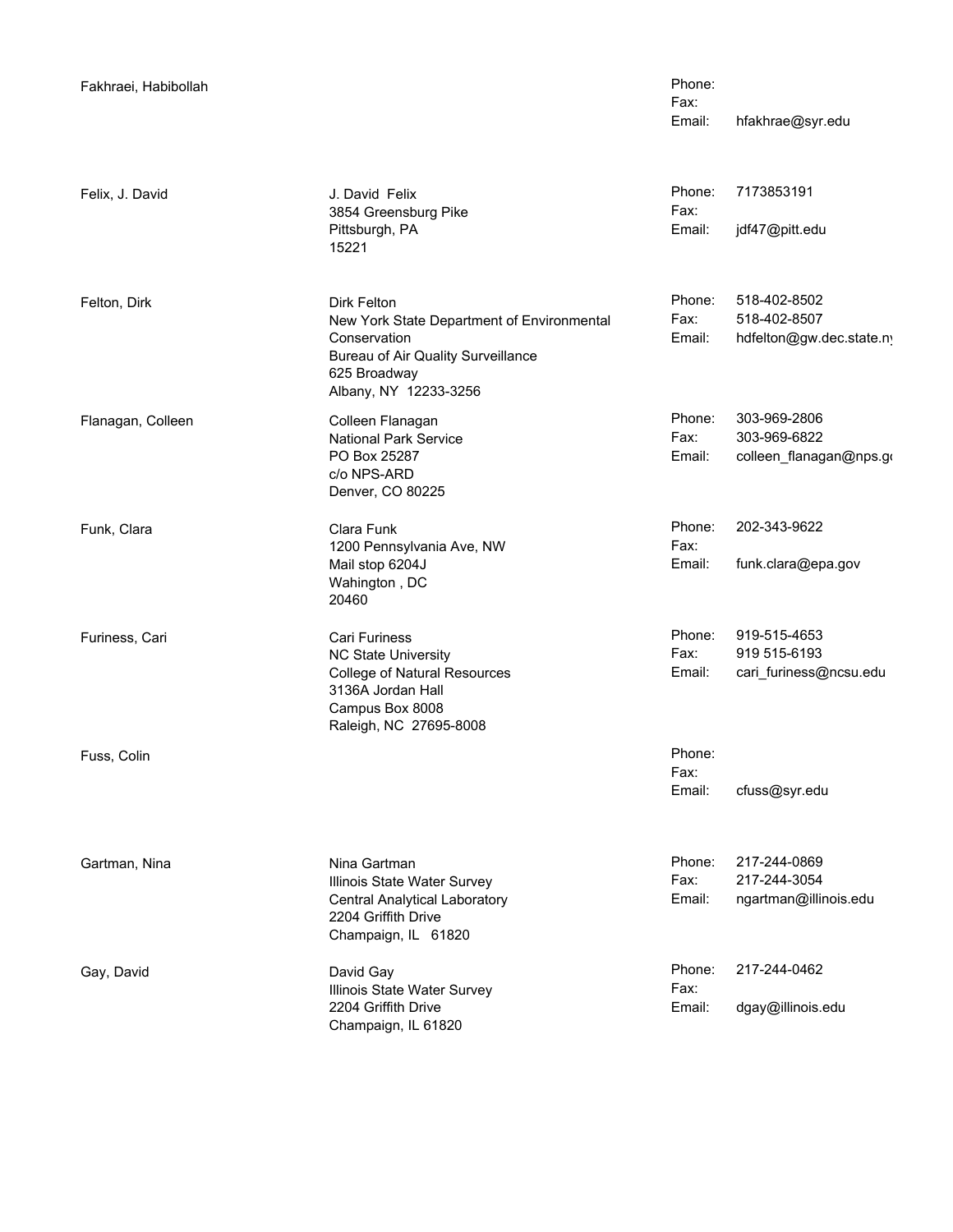| Gebhart, Kristi | <b>National Park Service</b>                                                                                                                                  | Phone:<br>Fax:<br>Email: |                                                             |
|-----------------|---------------------------------------------------------------------------------------------------------------------------------------------------------------|--------------------------|-------------------------------------------------------------|
| Gillis, Jessica |                                                                                                                                                               | Phone:<br>Fax:<br>Email: | jmgillis@rams.colostate.c                                   |
| Goldberg, Dan   | Dan Goldberg<br>University of Maryland<br>Department of Atmospheric and Oceanic<br>Sciences<br>3417 Computer & Space Sciences Bldg.<br>College Park, MD 20742 | Phone:<br>Fax:<br>Email: | 860-424-6851 (cell)<br>301-314-9482<br>dgoldb@atmos.umd.edu |
| Gordon, Ana     |                                                                                                                                                               | Phone:<br>Fax:<br>Email: | angordon@syr.edu                                            |
| Grant, Richard  | <b>Rich Grant</b><br><b>Purdue University</b><br>915 W. State Street<br>West Lafayette, IN 47907-2054                                                         | Phone:<br>Fax:<br>Email: | 765-494-8048<br>765-496-2926<br>rgrant@purdue.edu           |
| Green, Lee      | Lee Green<br>2204 Griffith Drive<br>Champaign, IL 61820                                                                                                       | Phone:<br>Fax:<br>Email: | 217-244-5437<br>217-333-0249<br>leegreen@illinois.edu       |
| Gustin, Mae     | Mae Gustin<br>University of Nevada-Reno<br>Department of Environmental and Resource<br>Sciences<br>1664 N Virginia St<br>MS-370<br>Reno, NV 89557             | Phone:<br>Fax:<br>Email: | 775-784-4203<br>775-784-4789<br>mgustin@cabnr.unr.edu       |
| Heard, Andrea   |                                                                                                                                                               | Phone:<br>Fax:<br>Email: | ahear001@ucr.edu                                            |
| Hebert, Eric    | Eric Hebert<br><b>EEMS</b><br>PO Box 357593<br>Gainesville, FL 32635                                                                                          | Phone:<br>Fax:<br>Email: | 352-262-0802<br>352-331-5893<br>eric.hebert@ee-ms.com       |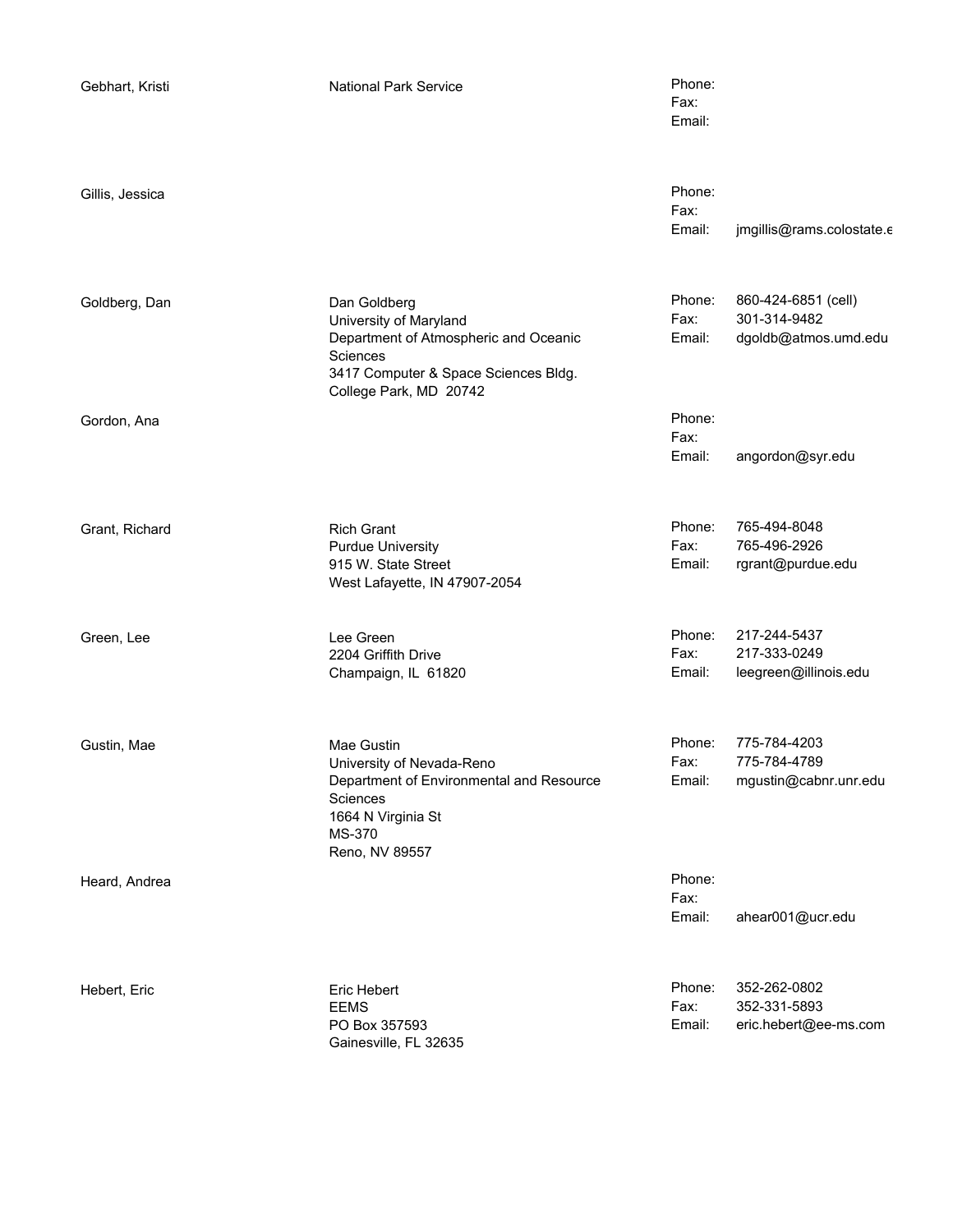Email: elizabeth.hesson@email. Phone: Fax:

| Phone: | 970-266-2924           |
|--------|------------------------|
| Fax:   |                        |
| Email: | mike j higgins@fws.gov |
|        |                        |

610-557-4097 Email: jhom@fs.fed.us Fax: 610-557-4095

352-333-6612 Email: kemp.howell@amec.com Fax: 352-333-6622

540-563-5815 (home) Email: chuber@cox.net Fax:

Email: lrhutyra@bu.edu Phone: Fax:

352-332-3318 Email: ssisil@mactec.com Selma Isil Phone:<br>AMEC E & LCASTNet Contract Contract Contract Contract Contract Contract Contract Contract Contract Contract Co Fax: 352-333-6622

803-725-1468 Email: dennis.jackson@srnl.doe Dennis Jackson **Phone:** Fax: 803-725-7673

> Email: acobb001@ucr.edu Phone: Fax:

205-257-7698 Email: jjjansen@southernco.con Fax: 205-257-7294

**MIke Higgins** 1201 Oakridge Drive, Ste 320 Fort Collins, CO 80525 USA Higgins, MIke Dr. John Hom **Phone:** USDA Forest Service - NE 11 Campus Blvd., Suite 200 Newton Square, PA 19073 Kemp Howell **Example 19** None: The Phone: Phone: Phone: Phone: Phone: Phone: Phone: Phone: Phone: Phone: Phone: Phone: Phone: Phone: Phone: Phone: Phone: Phone: Phone: Phone: Phone: Phone: Phone: Phone: Phone: Phone: Phone AMEC E & I 404 SW 140th Terrace Newberry, FL 32669-3000 Cindy Huber **Phone:** 8246 Hunters Trail Roanoke, VA 24019 Huber, Cindy AMEC E & I CASTNet 404 SW 140th Terrace Newberry, FL 32669-3000 Savanna River National Laboratory Bldg. 773-42 A, Room 210 Aiken, SC 29808

Jansen, John J.

John J. Jansen Phone: Executive Phone: Phone: Phone: Phone: Phone: Phone: Phone: Phone: Phone: Phone: Phone: P<br>Pax: Phone: Phone: Phone: Phone: Phone: Pax: Phone: Pax: Phone: Phone: Phone: Phone: Phone: Phone: Phone: Phone Southern Company P.O. Box 2641 Birmingham, AL 35291-8195

Isil, Selma

Jackson, Dennis

Howell, Kemp

Hutyra, Lucy

James, Amanda

Hom, John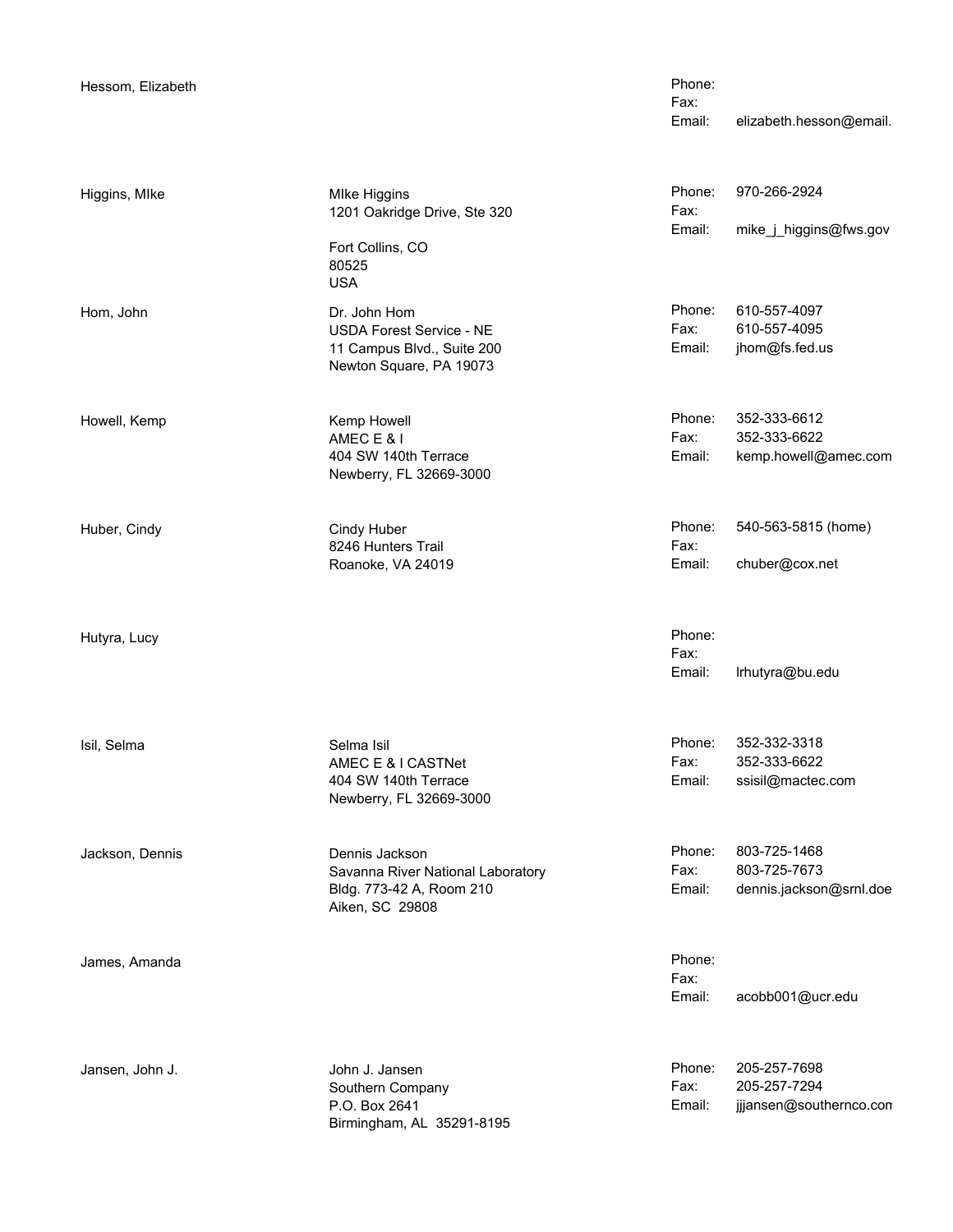| Johnson, Andy            | Andy Johnson<br>Maine DEP<br>17 State House Station<br>Augusta, ME 04333-0017                                                                                                         | Phone:<br>Fax:<br>Email: | 207-287-7047<br>207-287-7641<br>Andy.Johnson@maine.go   |
|--------------------------|---------------------------------------------------------------------------------------------------------------------------------------------------------------------------------------|--------------------------|---------------------------------------------------------|
| Johnson, Dan             | Dan Johnson<br>Western State Air Resources Council<br>1218 Third Avenue<br><b>Suite 1518</b><br>Seattle, WA 98101-3068                                                                | Phone:<br>Fax:<br>Email: | 206-254-9145<br>206-254-9183<br>djohnson@westar.org     |
| Judge, Robert            |                                                                                                                                                                                       | Phone:<br>Fax:<br>Email: | Judge.robert@epamail,go                                 |
| Kachmar, Jon             | Jon Kachmar<br>99 Bedford St<br>Boston, MA<br>02111<br><b>USA</b>                                                                                                                     | Phone:<br>Fax:<br>Email: | 860-227-0914<br>jkachmar@tnc.org                        |
| Karlstrom, Jason         | Jason Karlstrom<br><b>Frontier Global Sciences</b><br>11720 North Creek Parkway N<br>Building 7, Suite 400<br>Bothell, WA 98011                                                       | Phone:<br>Fax:<br>Email: | 425-686-3573<br>425-686-3096<br>jasonk@frontiergs.com   |
| Kerchner, Maggie         | Maggie Kerchner<br>NOAA Office of Oceanic & Atmospheric<br>Research<br>Air Resources Laboratory<br>NOAA Chesapeake Bay Office<br>410 Severn Avenue, Suite 107A<br>Annapolis, MD 21403 | Phone:<br>Fax:<br>Email: | 301-367-6801<br>410-267-5666<br>margaret.kerchner@noaa  |
| Kerschner, Brian         |                                                                                                                                                                                       | Phone:<br>Fax:<br>Email: | 217-244-6417<br>bmkersch@illinois.edu                   |
| Knighton, Dr. Raymond E. | Dr. Raymond E. Knighton<br><b>USDA-NIFA</b><br>Bioenergy, Climate and Environment Institute<br>1400 Independence Avenue, SW-MS 2210<br>Washington, D.C. 20250-2210                    | Phone:<br>Fax:<br>Email: | 202-401-6417<br>202-401-1706<br>rknighton@nifa.usda.gov |
| Knipping, Eladio         | <b>Eladio Knipping</b><br><b>EPRI</b><br>3420 Hillview Ave<br>Palo Alto, CA 94304-1395                                                                                                | Phone:<br>Fax:<br>Email: | 650-855-2592<br>650-855-1069<br>eknippin@epri.com       |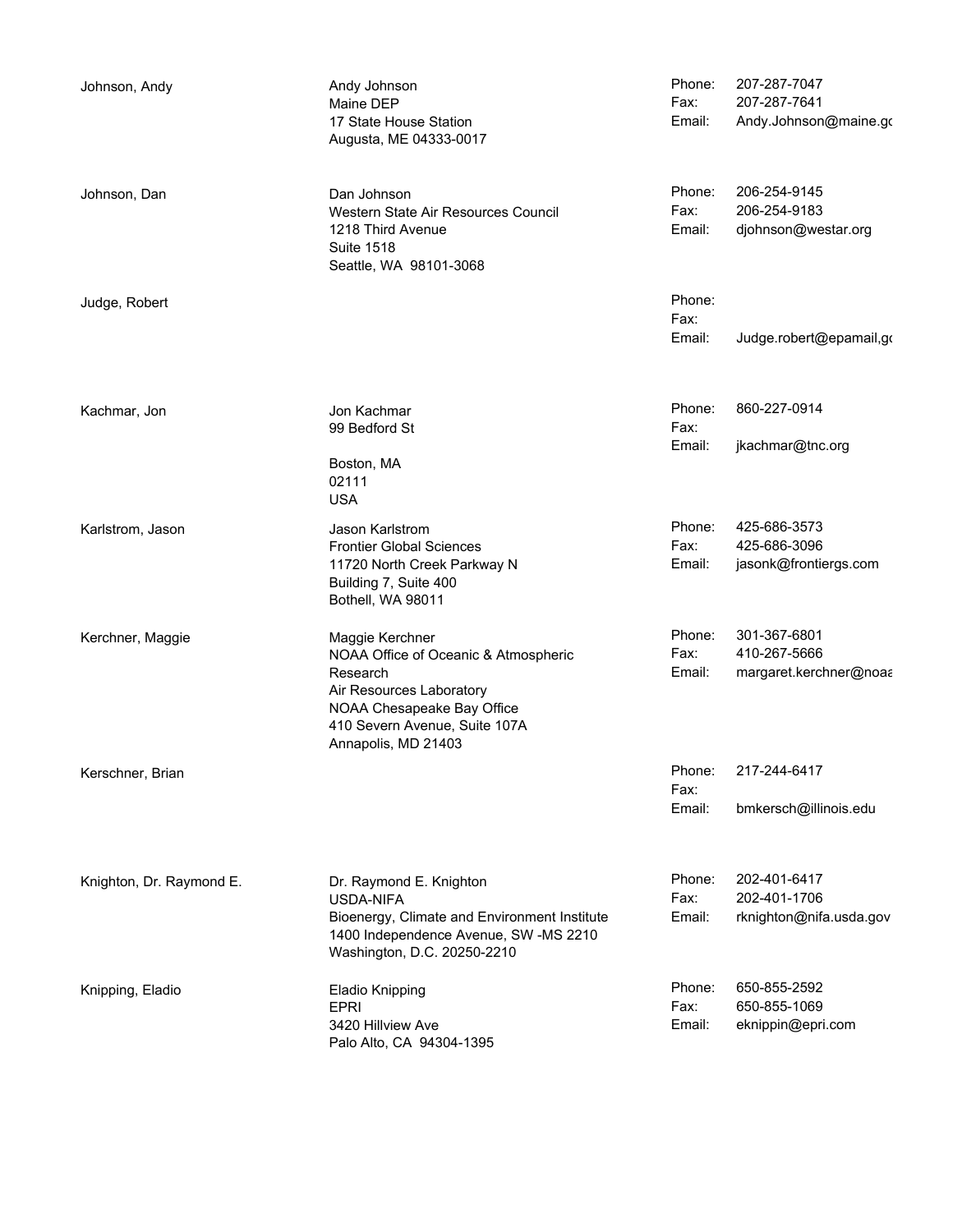| Lampman, Greg         | Greg Lampman<br>New York State Energy Research and<br><b>Development Authority</b><br>17 Columbia Circle<br>Albany, New York 12203-6399                                                | Phone:<br>Fax:<br>Email: | GGL@nyserda.org                                         |
|-----------------------|----------------------------------------------------------------------------------------------------------------------------------------------------------------------------------------|--------------------------|---------------------------------------------------------|
| Larson, Robert        | Robert Larson<br>Illinois State Water Survey<br><b>NADP</b><br>2204 Griffith Drive<br>Champaign, IL 61820                                                                              | Phone:<br>Fax:<br>Email: | 217-333-9008<br>217-333-6540<br>blarson@illinois.edu    |
| Lavery, Thomas        | Thomas F. Lavery<br>Harding ESE/ CASTNet<br>2315 Beach Blvd<br>Suite 104<br>Jacksonville Beach, Fl 32250                                                                               | Phone:<br>Fax:<br>Email: | 904-242-8852<br>tlavery@fando.com                       |
| Lawrence, Gregory     | Gregory B. Lawrence<br>U.S. Geological Survey<br>425 Jordan Road<br>Troy, NY 12180                                                                                                     | Phone:<br>Fax:<br>Email: | 518-285-5664<br>518-285-5601<br>glawrenc@usgs.gov       |
| Lear, Gary            | Gary Lear<br>U.S. Environmental Protection Agency<br><b>Clean Air Markets Division</b><br>1200 Pennsylvania Avenue, Mail Code 6204J<br>Washington, D.C. 20460                          | Phone:<br>Fax:<br>Email: | 202-343-9159<br>202-343-2360<br>lear.gary@epamail.epa.g |
| Lehmann, Christopher  | Christopher Lehmann<br>Illinois State Water Survey<br><b>NADP</b><br>2204 Griffith Drive<br>Champaign, IL 61820                                                                        | Phone:<br>Fax:<br>Email: | 217-265-8512<br>217-333-1708<br>clehmann@illinois.edu   |
| Levin, Leonard        | Leonard Levin<br>EPRI<br>3412 Hillview Ave<br>Palo Alto, CA 94304                                                                                                                      | Phone:<br>Fax:           | 650-855-7929<br>650-855-1069<br>Email: Ilevin@epri.com  |
| Levine, Carrie Rose   | Carrie Rose Levine<br>102 1/2 Concord Pl.<br>Syracuse, NY<br>13210<br><b>USA</b>                                                                                                       | Phone:<br>Fax:<br>Email: | 773-307-2583<br>carrie.rose.levine@gmail                |
| Lin, George Neng-Huei | Neng-Huei (George) Lin, Ph.D.<br>Professor<br>Department of Atmospheric Sciences<br>National Central University<br>No 300 Jhongda Road<br>Jhongli City<br>Taoyuan County, Taiwan 32001 | Phone:<br>Fax:<br>Email: | 886-3-4254069<br>886-3-4254069<br>nhlin@cc.ncu.edu.tw   |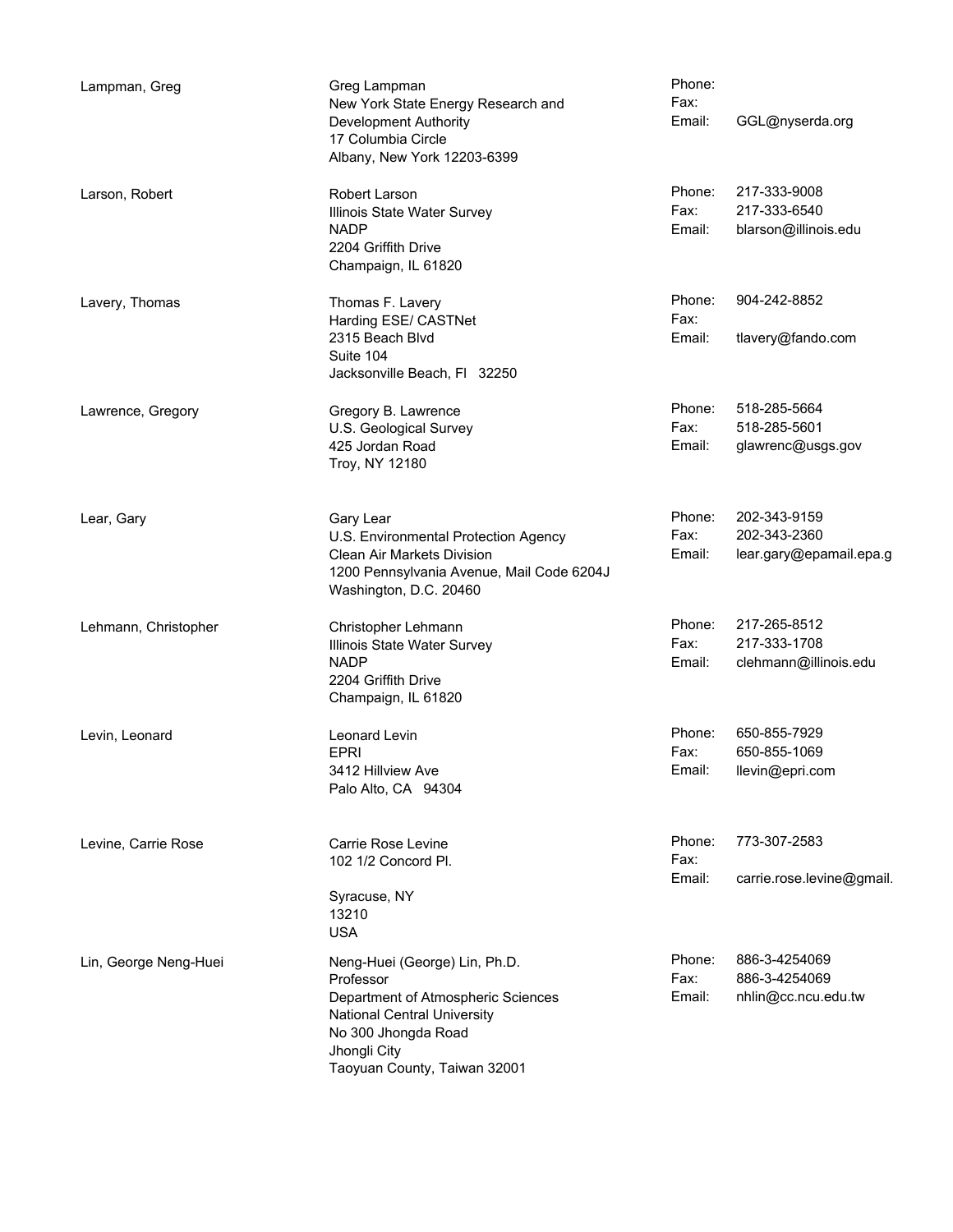|  | Liptzin, Daniel |  |
|--|-----------------|--|
|  |                 |  |

Lowell, Peter

Ludtke, Amy

Luke, Winston

Lynch, Jason

MacTavish, Dave

Martin, Randy

Mebane, Ann

Mishoe, Kevin

Morris, Kristi

Peter Lowell **Phone:** LEA 230 Main Street Bridgton, ME 04009

Amy Ludtke **Phone:** U.S. Geological Survey Box 25046, MS-401 Denver, CO 80225

Winston T. Luke Phone: NOAA - Air Resources Lab 1315 East West Highway, Room 3316 Silver Spring, MD 20910

Jason Lynch Phone: EPA/CAMD<br>EPA/CAMD EPA/CAMD 1200 Pennsylvania Ave, NW Washington, DC 20460

Dave MacTavish **Phone:** Environment Canada/CAPMON 4905 Dufferin Street Toronto, Ontario, Canada M3H 5T4

Randy Martin **Phone:** Utah State University Utah Climate Center 4825 Old Main Hill Logan, Utah 84322

Kevin Mishoe **Phone:**<br>AMFC F & I AMEC E & I 404 SW 140th Terr Newberry, FL 32669

Kristi Morris **Access 19 No. 1999** Phone: National Park Service Air Resources Division 12795 W. Alameda Parkway Lakewood, CO 80228

Email: daniel.liptzin@unh.edu Phone: Fax:

207-647-8580 Email: lakes@leamaine.org Fax: 207-647-2446

303-236-1876 Email: asludtke@usgs.gov Fax: 303-908-0791 cell

301-713-0971 Email: winston.luke@noaa.gov Fax: 310-713-0119

202-343-9257 Email: lynch.jason@epa.gov Fax: 202-343-2360

416-739-4450 Email: dave.mactavish@ec.gc.ca Fax: 416-739-5704

435-797-1585 Email: Randy.martin@usu.edu Fax:

307-367-4326 Email: amebane@fs.fed.us Ann Mebane Phone: East Phone: Phone: Phone: Phone: Phone: Phone: Phone: Phone: Phone: Phone: Phone: Phone: Phone: Phone: Phone: Phone: Phone: Phone: Phone: Phone: Phone: Phone: Phone: Phone: Phone: Phone: Phone: Phone: Pho 307-739-5750

> 301-367-6801 Email: kevin.mishoe@amec.com Fax: 352-333-6622

303-987-6941 Email: kristi\_morris@nps.gov Fax: 303-969-2822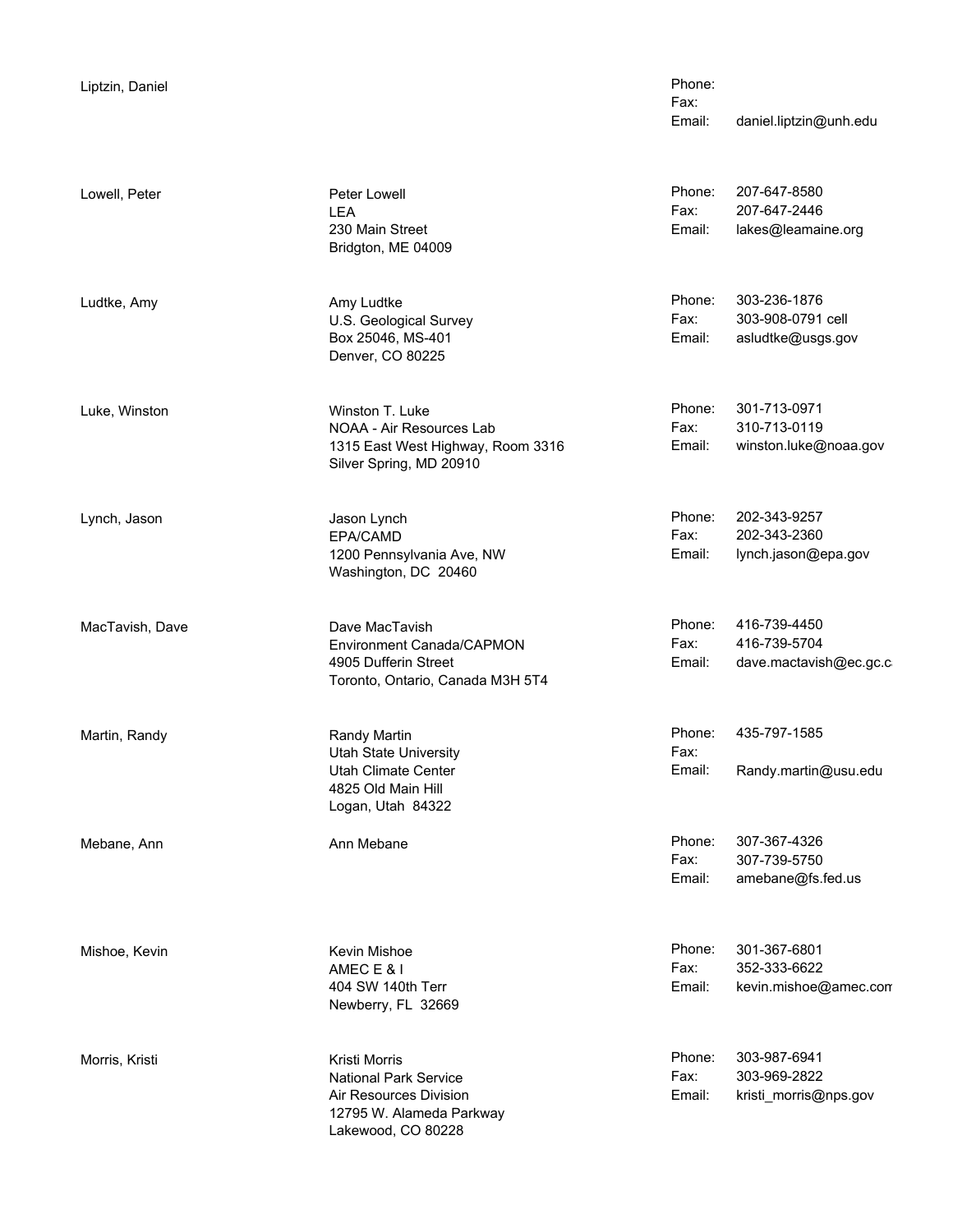| Mower, Barry      | Barry F. Mower<br>ME Department of Environmental Protection<br>17 State House Station<br>Augusta, ME 04333                                                    | Phone:<br>Fax:<br>Email: | 207-287-7777<br>barry.f.mower@state.me.                |
|-------------------|---------------------------------------------------------------------------------------------------------------------------------------------------------------|--------------------------|--------------------------------------------------------|
| Murray, Georgia   | Georgia Murray<br>PO Box 298<br>Gorham, NH 03581                                                                                                              | Phone:<br>Fax:<br>Email: | 603-466-2721 x8111<br>gmurray@outdoors.org             |
| Nelson, Sarah     | Sarah Nelson<br>Senator George J. Mitchell Center for<br>Environmental & Watershed Research<br>5710 Norman Smith Hall, University of Maine<br>Orono, ME 04469 | Phone:<br>Fax:<br>Email: | 207-581-3454<br>207-581-3320<br>sarah.nelson@umit.main |
| Nilles, Mark      | <b>Mark Nilles</b><br>U.S. Geological Survey<br>Denver Federal Center<br>Box 25046, MS 401<br>Denver, CO 80225                                                | Phone:<br>Fax:<br>Email: | 303-236-1878<br>303-236-1880<br>manilles@usgs.gov      |
| Novak, Kristopher | Kristopher Novak<br>109 TW Alexander Dr.<br>Mail Drop B243-01<br>RTP, NC 27711                                                                                | Phone:<br>Fax:<br>Email: | 919.541.0503<br>novak.kris@epa.gov                     |
| O'Dea, Claire     | Claire O'Dea<br>201 14th Street, SW<br>Washington, District of Columbia<br>20250<br><b>USA</b>                                                                | Phone:<br>Fax:<br>Email: | 202-2051686<br>cbodea@fa.fed.us                        |
| Olson, Mark       | Mark Olson<br>1876 Lewis Road<br>Mount Horeb, Wi<br>53572                                                                                                     | Phone:<br>Fax:<br>Email: | 608-335-4232<br>mlolson@illinois.edu                   |
| Padgett, Pamela   | Dr. Pamela Padgett<br><b>USDA Forest Service</b><br>Riverside Fire Laboratory<br>4955 Canyon Crest Drive<br>Riverside, CA 92507                               | Phone:<br>Fax:<br>Email: | 951-680-1584<br>951-680-1501<br>ppadgett@fs.fed.us     |
| Palates, Richard  | <b>Richard Palates</b><br>100 Milk Street<br>Boston, MA<br>02109<br><b>USA</b>                                                                                | Phone:<br>Fax:<br>Email: | 617.3393.5522<br>sf182process@hotmail.co               |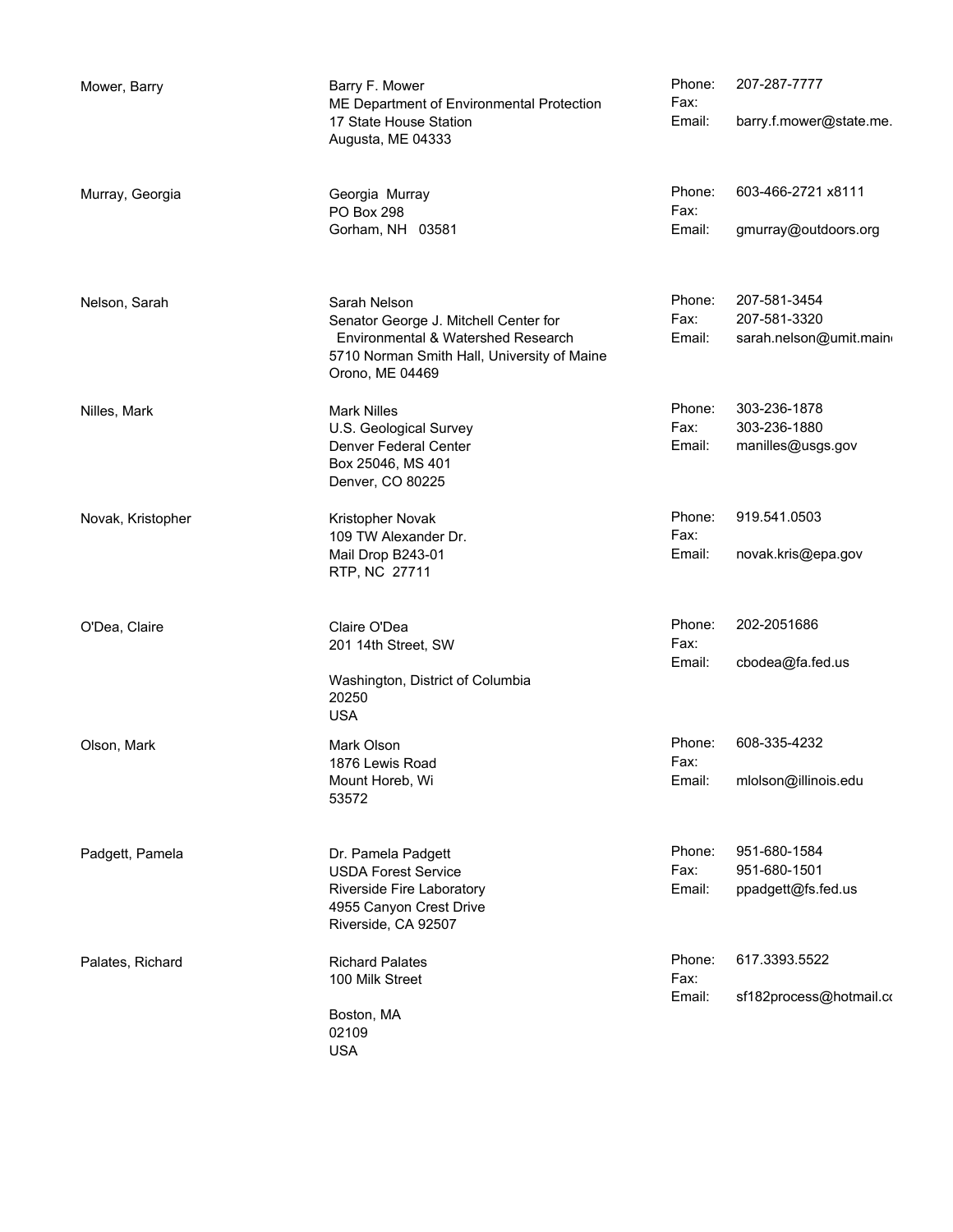802-899-9926 Email: mpendlet@uvm.edu Miriam Pendleton **Phone:** Proctor Maple Research Center P.O. Box 233 Harvey Road Underhill Center, VT 05490 Fax: 802-899-5007 Pendleton, Miriam 603-726-8902 Email: rperron@fs.fed.us Ralph Perron **Phone:** USDA Forest Service NERS Hubbard Brook Experimental Station 234 Mirror Lake Road North Woodstock, NH 03262 Fax: 603-726-4851 Perron, Ralph 919-541-7079 Email: jenphelan@rti.org Jennifer Phelan **Phone:** 3040 Cornwallis Rd. P.O. Box 12194 RTP, NC 27709-2194 Fax: Phelan, Jennifer 813-974-8144 Email: npoor@hsc.usf.edu Dr. Noreen Poor Phone: University of South Florida College of Public Health - MDC56 13201 Bruce B. Downs Blvd. Tampa, FL 33612 Fax: 813-974-4986 Poor, Noreen 303-969-2617 Email: ellen\_porter@nps.gov Ellen Porter **Phone:** National Park Service (AIR) 12795 W. Alameda Parkway Lakewood, CO 80228 Fax: 303-969-2822 Porter, Ellen 703-605-5286 Email: rpouyat@fs.fed.us Rich Pouyat **Phone:** USDA Forest Service 1400 Independence Ave, SW Washington, DC 20250-0002 Fax: 703-605-0279 Pouyat, Rich 416-449-3084 Email: eprestbo@tekran.com Eric M. Prestbo Phone: Tekran Research and Development 2707 NE 125th ST Seattle, WA 98125 Fax: 416-449-9298 Prestbo, Eric 217-265-5257 Email: pribble@illinois.edu Jeff Pribble **Phone:** Illinois State Water Survey 2204 Griffith Drive Champaign, IL 61820 Fax: 217 333-0249 Pribble, Jeff 202-343-9882 Email: puchalski.melissa@epa.g Melissa Puchalski eta alian eta alian eta alian eta alian eta alian eta alian eta alian eta alian eta alian et<br>Periodiko eta alian eta alian eta alian eta eta alian eta eta alian eta alian eta alian eta alian eta alian et US EPA 1200 Pennsylvania Ave, NW MC 6204J Washington, D.C. 20460 Fax: 202-343-2356 Puchalski, Melissa 610-524-3500 Email: surya.ramaswamy@erm. Surya Ramaswamy **Phone:** 350 Eagleview Blvd Suite 200 Exton, PA 19341 Fax: 610-524-7798 Ramaswamy, Surya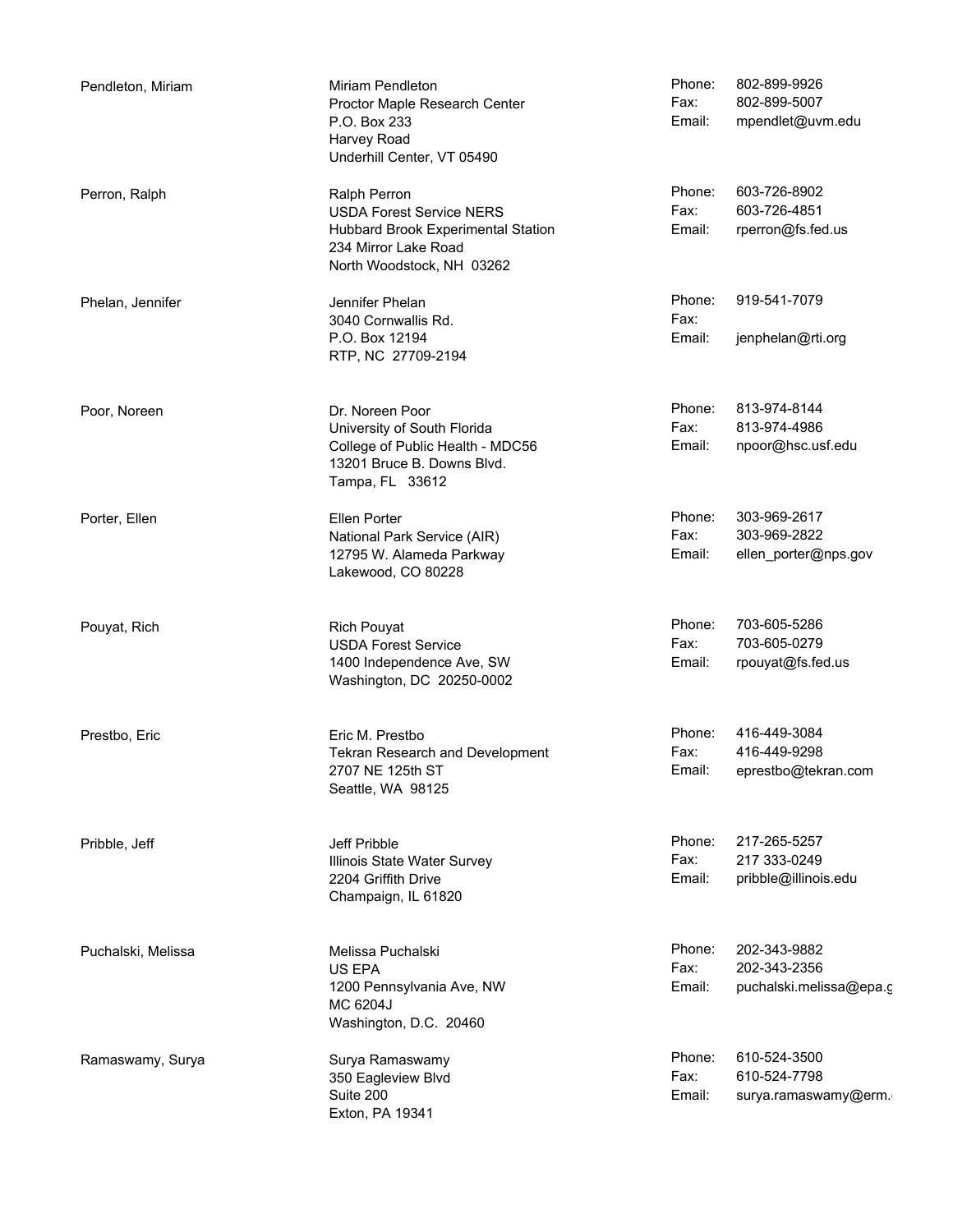| Ray, John           | John D. Ray<br>National Park Service-ARD<br>12795 W. Alameda Parkway<br>Lakewood, CO 80228                                               | Phone:<br>Fax:<br>Email: | 303-969-2820<br>303-969-2822<br>john_d_ray@nps.gov        |
|---------------------|------------------------------------------------------------------------------------------------------------------------------------------|--------------------------|-----------------------------------------------------------|
| Rhodes, Mark        | <b>Mark Rhodes</b><br>Illinois State Water Survey<br>2204 Griffith Drive<br>Champaign, IL 61820                                          | Phone:<br>Fax:<br>Email: | 217-244-6413<br>217-333-0249<br>rhodes1@illinois.edu      |
| Ring, Allison       | <b>Allison Ring</b><br>2108 Jull Hall<br>Dept. of Atmospheric & Oceanic Science<br>University of Maryland<br>College Park, MD 20742-2425 | Phone:<br>Fax:<br>Email: | 908-875-1304 (cell)<br>aring@atmos.umd.edu                |
| Risch, Martin       | Martin Risch<br>U.S. Geological Survey<br>5957 Lakeside Boulevard<br>Indianapolis, IN 46278-1996                                         | Phone:<br>Fax:<br>Email: | 317-290-3333 ext. 163<br>317-290-3313<br>mrrisch@usgs.gov |
| Ro, Chul-Un         | Chul-Un Ro<br>Meteorological Service of Canada<br>Environment Canada (ARQM)<br>4905 Dufferin Street<br>Toronto, Ontario, Canada M3H 5T4  | Phone:<br>Fax:<br>Email: | 416-739-4455<br>416-739-5704<br>chul-un.ro@ec.gc.ca       |
| Robarge, Wayne      | Wayne Robarge<br>North Carolina State University<br>Box 7619 Soil Science<br>3406 Williams Hall<br>Raleigh, NC 27695-7619                | Phone:<br>Fax:<br>Email: | 919-515-1454<br>919-515-2167<br>wayne_robarge@ncsu.ed     |
| Robinson, Bruce     | <b>Bruce Robinson</b><br>727 S. Wolfe Street<br>Baltimore, MD<br>21231<br><b>USA</b>                                                     | Phone:<br>Fax:<br>Email: | 410-259-6096<br>seagan@belfortinstrumer                   |
| Rogers, Christopher | Christopher M. Rogers<br>AMEC E & I<br>3901 Carmichael Avenue<br>Jacksonville, FL 32207                                                  | Phone:<br>Fax:<br>Email: | 904-391-3744<br>904-399-3176<br>Christopher.Rogers@am     |
| Rumsey, lan         | lan Rumsey<br>U.S. EPA, NRMRL, APB<br>Mail Drop E305-02, 109 TW Alexander Dr.<br>Research Triangle Park, NC<br>27711<br>U.S.A            | Phone:<br>Fax:<br>Email: | (919) 541-4746<br>rumsey.ian@epa.gov                      |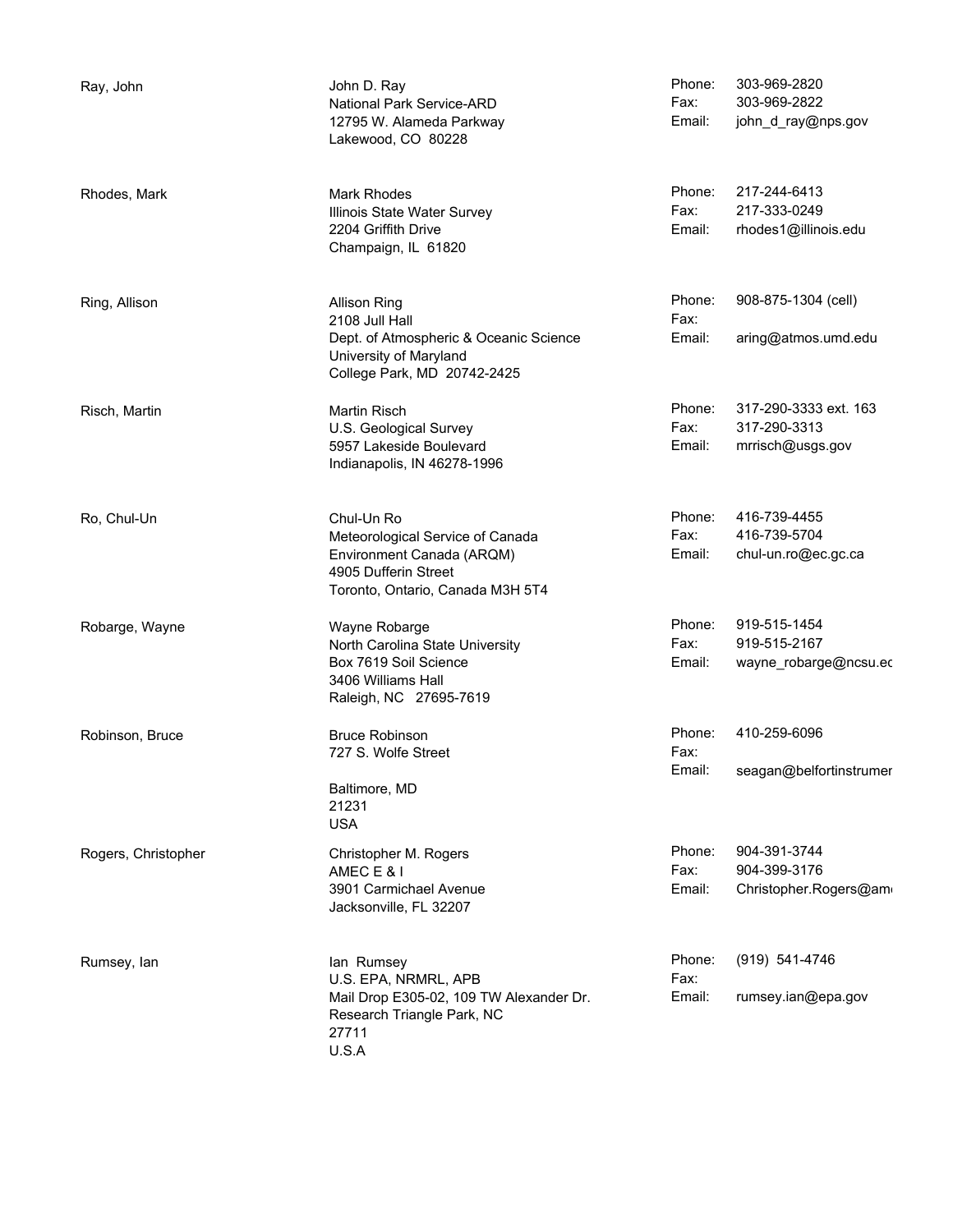| Sams, Chuck        | <b>Chuck Sams</b><br><b>USDA Forest Service</b><br>1720 Peachtree Road<br>Atlanta, GA 30309                                                                                | Phone:<br>Fax:<br>Email: | 404-347-4083<br>404-347-4154<br>csams@fs.fed.us           |
|--------------------|----------------------------------------------------------------------------------------------------------------------------------------------------------------------------|--------------------------|-----------------------------------------------------------|
| Scheffe, Richard   | Dr. Richard Scheffe<br>USEPA-Mail Drop C339-02<br>Office of Air Quality Planning & Standards<br>Monitoring and Quality Assurance Group<br>Research Triangle Park, NC 27711 | Phone:<br>Fax:<br>Email: | 919-541-4650<br>919-541-4511<br>scheffe.rich@epa.gov      |
| Schichtel, Bret    | <b>Bret Schichtel</b><br><b>National Park Service</b><br>CSU/CIRA 1375 Campus Delivery<br>Fort Collins, CO 80523                                                           | Phone:<br>Fax:<br>Email: | 970-491-8292<br>970-491-8598<br>schichtel@cira.colostate. |
| Schmeltz, David    | David Schmeltz<br><b>USEPA Headquarters</b><br>Ariel Rios Building<br>1200 Pennsylvania Avenue, N. W.<br>Mail Code: 6204J<br>Washington, DC 20460                          | Phone:<br>Fax:<br>Email: | 202-343-9255<br>202-343-2360<br>schmeltz.david@epa.gov    |
| Schure, Arnout ter | Arnout ter Schure<br><b>EPRI</b><br>3420 Hillview Ave<br>Palo Alto, CA 94304                                                                                               | Phone:<br>Fax:<br>Email: | 650-855-2753<br>650-855-1069<br>aterschu@epri.com         |
| Schwede, Donna     | Donna Schwede<br><b>EPA</b><br>US EPA, Mail Drop E243-04<br>Research Triangle Park, NC 27711                                                                               | Phone:<br>Fax:<br>Email: | 919-541-3255<br>919-541-1379<br>schwede.donna@epa.go      |
| Scrapper, Larry    | Larry Scrapper<br>Cherokee Nation<br>208 East Allen Road<br>Tahlequah, OK 74465                                                                                            | Phone:<br>Fax:<br>Email: | 918-453-5092<br>larry-scrapper@cherokee                   |
| Scudlark, Joseph   | Joseph R. Scudlark<br>University of Delaware<br><b>College of Marine Studies</b><br>700 Pilottown Road<br>Lewes, DE 19958-1298                                             | Phone:<br>Fax:<br>Email: | 302-645-4300<br>302-645-4007<br>scudlark@udel.edu         |
| Sharac, Timothy    | <b>Timothy Sharac</b><br>US EPA<br>1200 Pennsylvania Avenue, NW (6204J)<br>Washington, DC 20460                                                                            | Phone:<br>Fax:<br>Email: | 202-343-9180<br>202-343-2356<br>sharac.timothy@epa.gov    |
| Sherwell, John     | John Sherwell<br><b>MD-Dept of Natural Resources</b><br><b>Power Plant Assessment Division</b><br>580 Taylor Ave, Tawes Bldg B-3<br>Annapolis, MD 21401                    | Phone:<br>Fax:<br>Email: | 410-260-8660<br>410-260-8670<br>jsherwell@dnr.state.md.u  |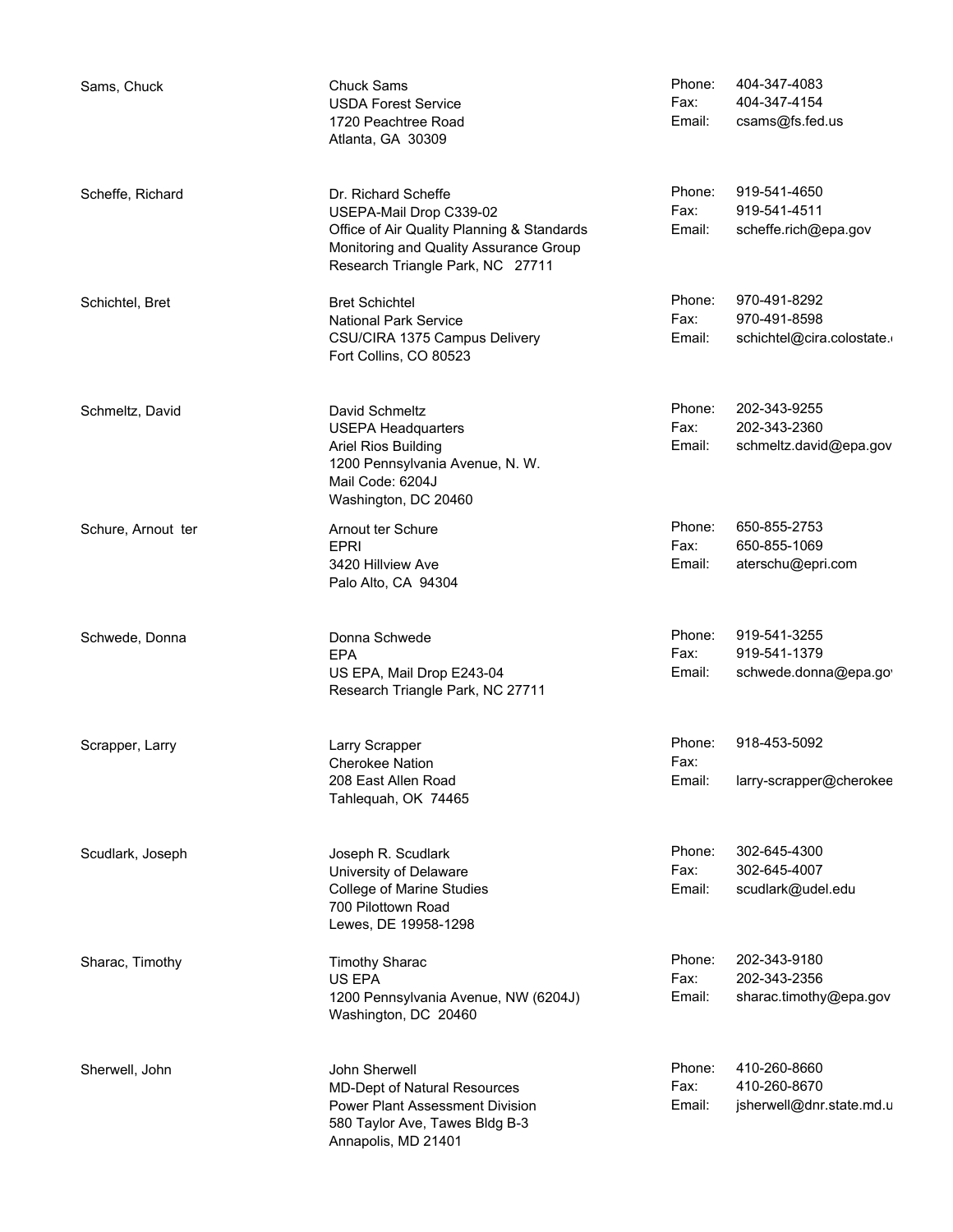| Sheu, Guey-Rong   | Guey-Rong Sheu<br>300 Chung-Da Rd.<br>Chung-Li, -<br>320<br>Taiwan                                                                               | Phone:<br>Fax:<br>Email: | +886-3-4227151 ext. 655<br>grsheu@atm.ncu.edu.tw             |
|-------------------|--------------------------------------------------------------------------------------------------------------------------------------------------|--------------------------|--------------------------------------------------------------|
| Sickles, Joseph   | Joseph E. Sickles II<br>U.S. Environmental Protection Agency<br><b>MD 56</b><br>Research Triangle Park, NC 27711                                 | Phone:<br>Fax:<br>Email: | 919-541-2446<br>919-541-1486<br>sickles.joseph@epa.gov       |
| Siporin, Kaylyn   | Kaylyn Siporin<br>6804 Chamonix Place<br>Raleigh, North Carolina<br>27613<br><b>United States</b>                                                | Phone:<br>Fax:<br>Email: | 9199319619<br>siporin.kaylyn@epamail.c                       |
| Stehr, Jeff       | Dr. Jeff Stehr<br>University of Maryland<br>Dept. of Atmospheric & Oceanic Science<br>College Park, MD 20742-2425                                | Phone:<br>Fax:<br>Email: | 301-405-7638 (office)<br>301-314-9482<br>stehr@atmos.umd.edu |
| Stewart, Marcus   | Marcus Stewart<br>AMEC E & I<br>404 SW 140th Terrace<br>Newberry, FL 32669-3000                                                                  | Phone:<br>Fax:<br>Email: | 352-332-3318<br>352-333-6627<br>marcus.o.stewart@amec        |
| Sullivan, Timothy | <b>Timothy Sullivan</b><br>E&S Environmental<br>PO Box 609<br>Corvallis, OR 97339                                                                | Phone:<br>Fax:<br>Email: | 541-758-5777<br>541-758-4413<br>tim.sullivan@esenvironm      |
| Sverdrup, Harald  | Harald Sverdrup<br>Professor of Chemical Engineering<br>PO Bos 124 Lund University<br>22100 Lund, Sweden                                         | Phone:<br>Fax:<br>Email: | harald.sverdrup@chemer                                       |
| Tanabe, Richard   | <b>Richard Tanabe</b><br><b>Environment Canada</b><br>Air Quality Research Branch<br>4905 Dufferin Street<br>Toronto, Ontario, Canada<br>M3H 5T4 | Phone:<br>Fax:<br>Email: | 416-739-4320<br>416-739-4281<br>richard.tanabe@ec.gc.ca      |
| Templer, Pamela   | Pamela Templer<br>Department of Biology<br>5 Cummington Street<br>Boston, MA<br>02215<br>usa                                                     | Phone:<br>Fax:<br>Email: | 617-353-6978<br>ptempler@bu.edu                              |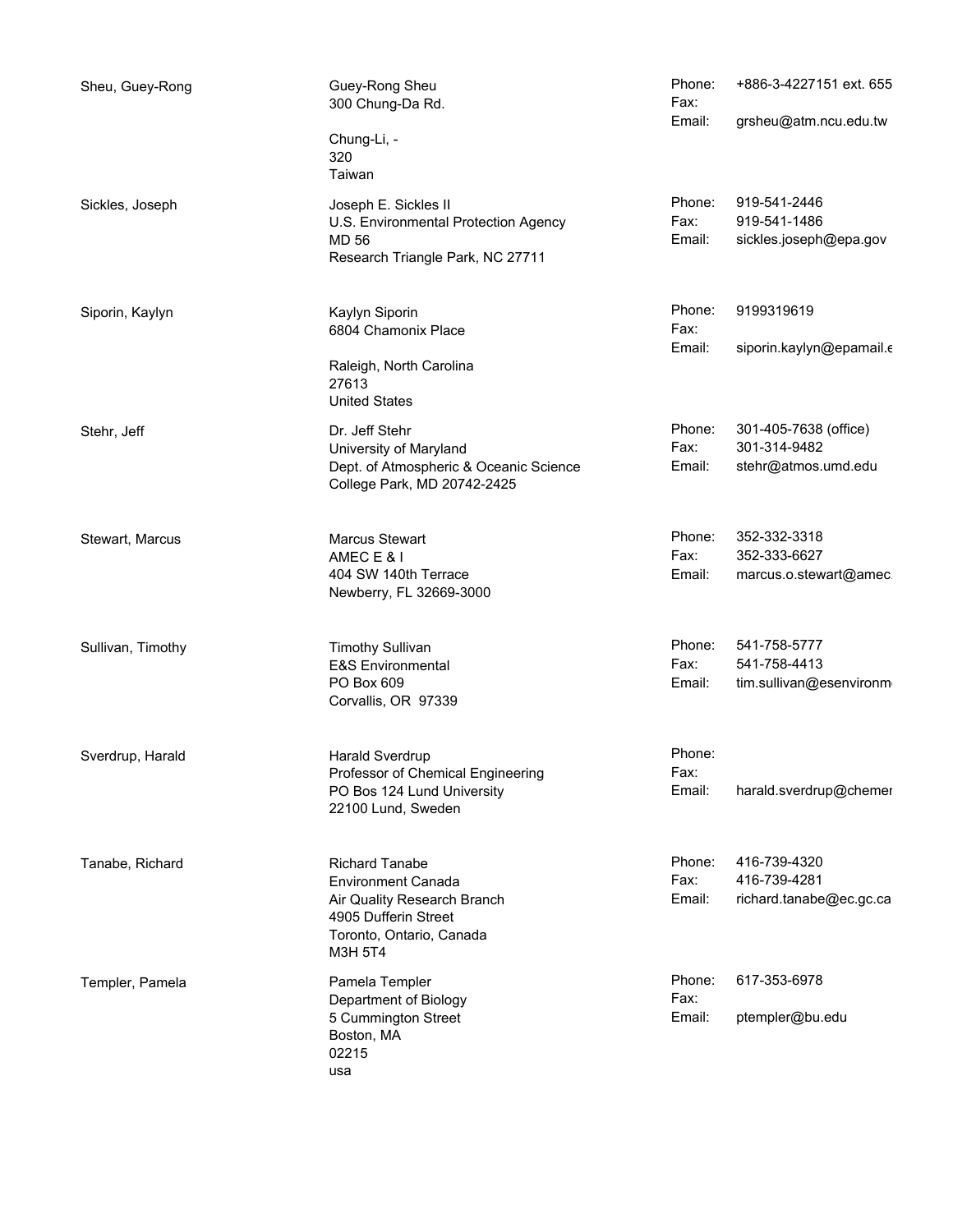Tennant, Ginger

Email: tennant.ginger@epamail. Phone: Fax:

| Tordon, Robert        | Robert Tordon<br><b>Environment Canada</b><br>16th Floor, Queen Square<br>45 Alderney Drive<br>Dartmouth, Nova Scotia<br>CANADA B2Y 2N6           | Phone:<br>Fax:<br>Email: | 902-426-4780<br>902-426-9158<br>rob.tordon@ec.gc.ca           |
|-----------------------|---------------------------------------------------------------------------------------------------------------------------------------------------|--------------------------|---------------------------------------------------------------|
| Van Arsdale, Alan     | Alan Van Arsdale<br>U.S. Environmental Protection Agency<br>11 Technology Drive<br>North Chemlmsford, MA 01863-2431                               | Phone:<br>Fax:<br>Email: | 617-918-8610<br>617-918-8397<br>vanarsdale.alan@epa.go        |
| van der Jagt, Gerard  | Gerard Van der Jagt<br><b>Frontier Global Sciences</b><br>11720 North Creek Parkway N<br>Building 7, Suite 400<br>Bothell, WA 98011               | Phone:<br>Fax:<br>Email: | 425-686-3570<br>425-686-3096<br>gerardj@frontiergs.com        |
| Vaughan, Joe          |                                                                                                                                                   | Phone:<br>Fax:<br>Email: | jvaughan@mail.wsu.edu                                         |
| Vijayaraghavan, Krish | Krish Vijayaraghavan<br>Senior Manager<br><b>ENVIRON</b><br>773 San Marin Drive, Suite 2115<br>Novato, CA 94998                                   | Phone:<br>Fax:<br>Email: | 415-899-0726<br>kvijayraghavan@environo                       |
| Volk, Lisa            | Lisa Volk<br>Illinois State Water Survey<br>2204 Griffith Drive<br>Champaign, IL 61820                                                            | Phone:<br>Fax:<br>Email: | 217-333-0887<br>lisavolk@illinois.edu                         |
| Waite, Randy          | Randy Waite<br>U.S. Environmental Protection Agency<br>109 TW Alexander Drive<br>Research Triangle Park, NC 27709                                 | Phone:<br>Fax:<br>Email: | 919-541-5447<br>919-541-3470<br>waite.randy@epamail.epa       |
| Walker, John          | John Walker<br>U.S. Environmental Protection Agency<br>National Risk Management Research<br>Mail Drop E305-02<br>Research Triangle Park, NC 27711 | Phone:<br>Fax:<br>Email: | 919-541-2288<br>919-541-7885<br>walker.johnt@epa.gov          |
| Weathers, Kathleen    | Kathleen C. Weathers, Ph.D.<br>Cary Institute of Ecosystem Studies<br>Box AB<br>Millbrook, NY 12545-0129                                          | Phone:<br>Fax:<br>Email: | 845.677.7600 x137<br>845-677-5976<br>weathersk@caryinstitute. |